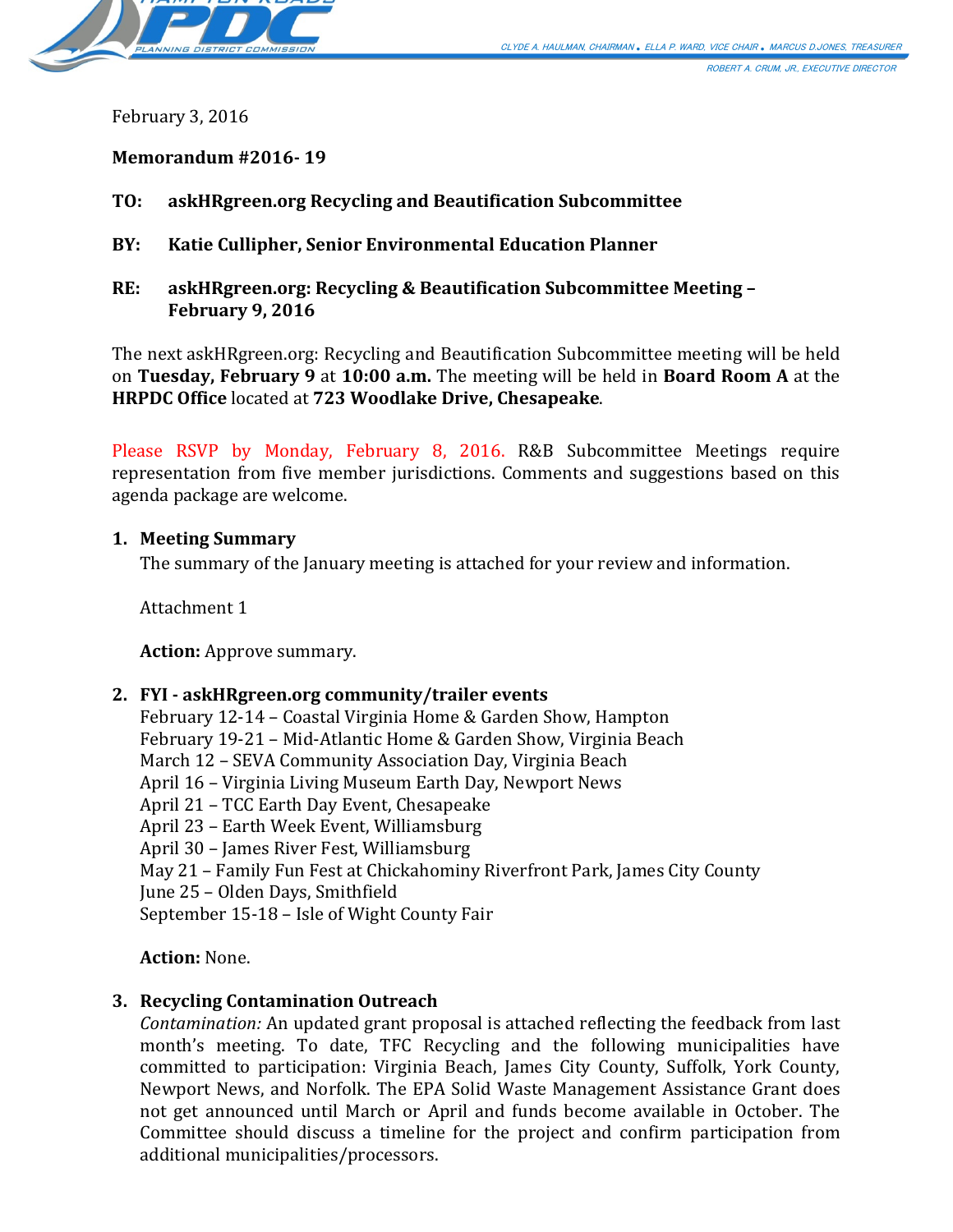Attachment 3

**Action:** Based on discussion.

### **4. Litter Research**

*Social Marketing Study:* The work group will meet directly following the meeting.

**Action:** None.

## **5. Mini-grant Applications**

The Committee should review and discuss funding for the following mini-grant applications:

- Compost Education Program at Norfolk Academy
- VBFS Recycling: Moving Toward a No Waste Campus

Attachment 5A Attachment 5B

**Action:** Vote on funding mini-grant projects.

## **6. Staff Reports**

**Budget** – The current budget is attached for review.

Attachment 6

**Action:** Based on discussion.

**Next Committee Meeting** – Tuesday, March 8, 2016 at a location TBD on the peninsula.

# **7. Locality Updates**

KRC/fw

# **askHRgreen.org: Recycling and Beautification Subcommittee:**

Ralph Anderson Jr., IW Wayne Jones, SU<br>Dan Baxter. NN Name Baxter David Keeling. SU Debbie Blanton, HA John Mayer, VB Kathy Bew-Jones<br>Roy Chesson, NN Kevin DuBois, NO Alacia Nixson, SU Sonja Eubank, SM Dawn Oleksy, JC Deborah Everitt, NN<br>John Fisher, CH John Fisher, CH Tammy Rojek, WM Tyrone W. Franklin, SY<br>Lee Furest. GL Lee Furest, GL<br>
Laurie Halperin, YK<br>
Laurie Halperin, YK<br>
Amanda Wallace, GL Laurie Halperin, YK Amanda Wallace, GL<br>Evie Insley, PQ Bodina Wright, PQ Lisa Renee Jennings, NO Gladys Jones, CH

David Keeling, SU<br>John Mayer, VB Robin Moore, SU<br>Alacia Nixson, SU Erin Rountree, SU<br>Rhonda Russell, SY Bodina Wright, PQ